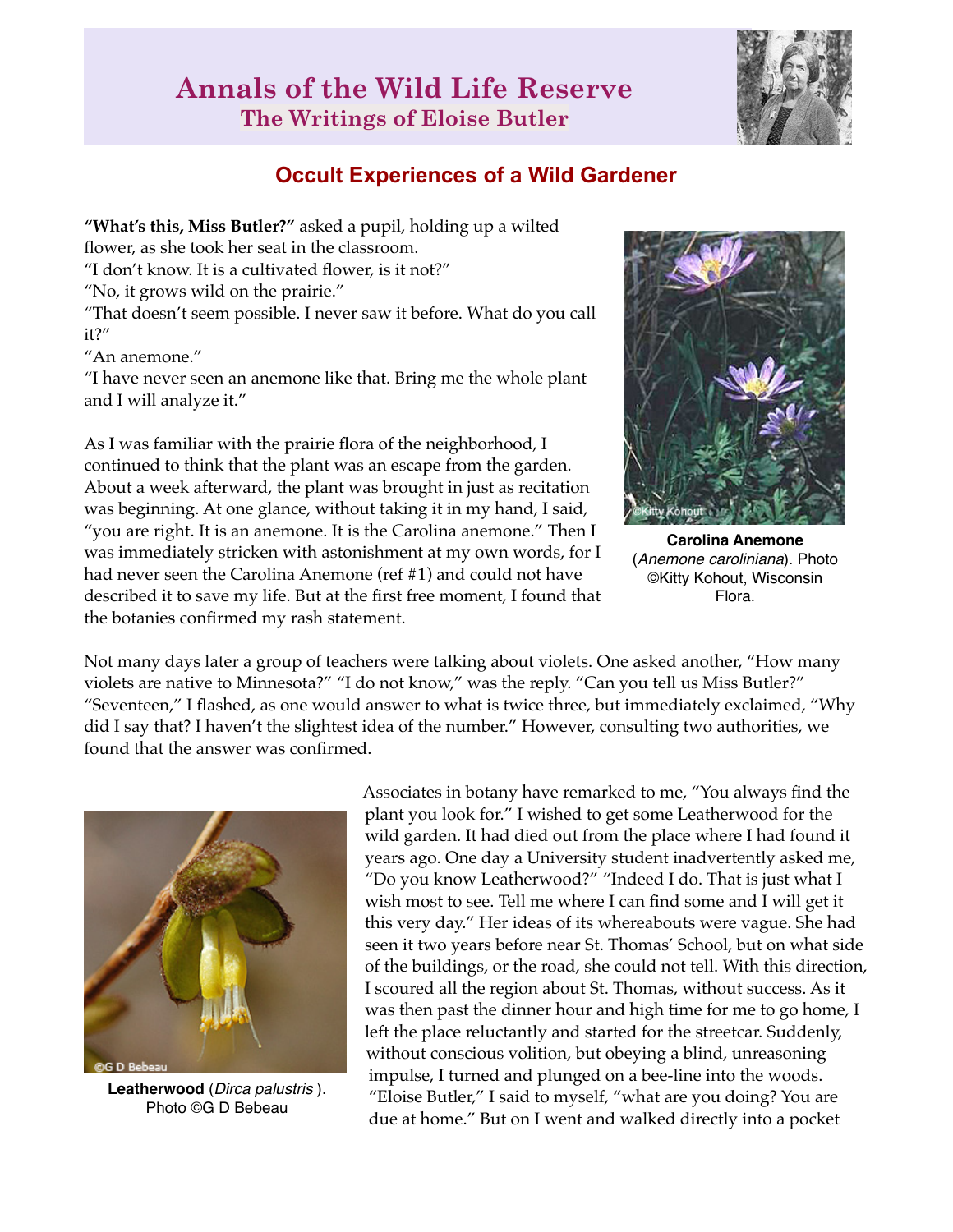lined with Leatherwood in full blossom - - a place that I had never visited before. The whole affair seeded uncanny to me.

The following summer, merely out of curiosity, as I have no belief in spiritistic phenomena, I had a "sitting" with an alleged "Medium," who was visiting the family. Among other queer remarks she said, "When you want a plant, you always find it. This is the cause of it: You have two friends, botanists, who are deeply interested in your work. It is as if they put their hands on your shoulders and pushed you toward the right place." Then I laughed, saying, "That explains my experience with Leatherwood." The medium, by the way, knew nothing about my work.

Two or three times since, I have put the matter to a test. When delayed by a railway wreak in Ontario (ref. #2), I wanted to find sweet gale. I walked aimlessly for some distance and came right upon it. Then I tried the other side of the railway in the same way, and successfully, for the yellow round-leaved violet.

At another time I wanted *Gentiana puberula* [Downy Gentian] I had never gathered the plant. I only knew that it grew on the prairie. So I betook myself to the prairie and hunted until I was tired. Then I bethought myself of my ghostly friends and murmured, "Now, I will let 'them' push me." Thereupon, I wandered about, without giving thought to my steps, and was just thinking, "The spell won't work this time," when my feet caught in a gopher hole and I stumbled and fell headlong into a patch of the gentian.

September 20, 1913, I was planting more *Gentiana puberula* in the wild garden. I had just unwrapped the plants to set them in the holes prepared for them, when I was seized with another uncontrollable impulse, and I dropped my hoe, leaving the roots of the gentians exposed to the hot sun, and went quickly to the pond.

[Here the typed text ends and we do not know what happened at the pond. Also, it is not clear what year she wrote this, but it is probably in the mid-teens, as she retired from teaching in 1911, the train wreck occurred in 1908, she first set out the Downy Gentian in 1912 and she mentions above, planting it in 1913.]

## Notes:

ref. #1. Carolina anemone, *Anemone caroliniana*, a Minnesota native plant, found in of a number of counties in the central part of the state, including Hennepin.

ref #2. The railway wreck was near Mackey, Ontario in 1908 and Eloise brought back several other plants from that site (including Purple Flowering Raspberry shown at right) and reported, in her Garden log, planting them on September 5th. but she does not list in the log planting the sweet gale [*Myrica gale* L.] or the round-leaved violet [*Viola rotundifolia*].



**Downy Gentian** (*Gentiana puberula*). Photo ©G D Bebeau



**Purple flowering Raspberry** (*Rubus odoratus*) - a plant brought back from Mackey Ontario. Photo ©G D Bebeau